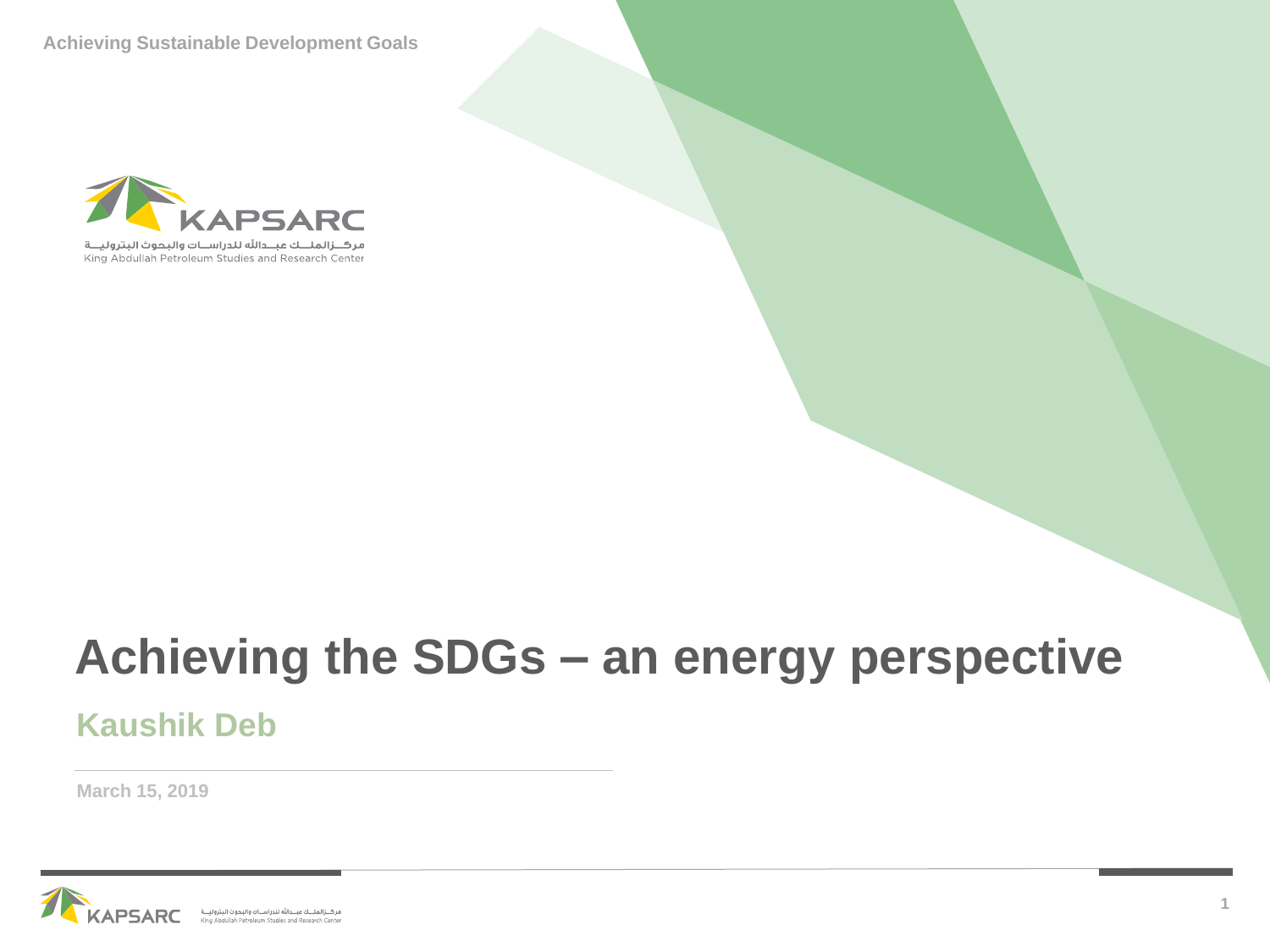



### **2 Source. BP Energy Outlook 2017 \* Includes biofuels**

### **Energy consumption Growth in energy consumption**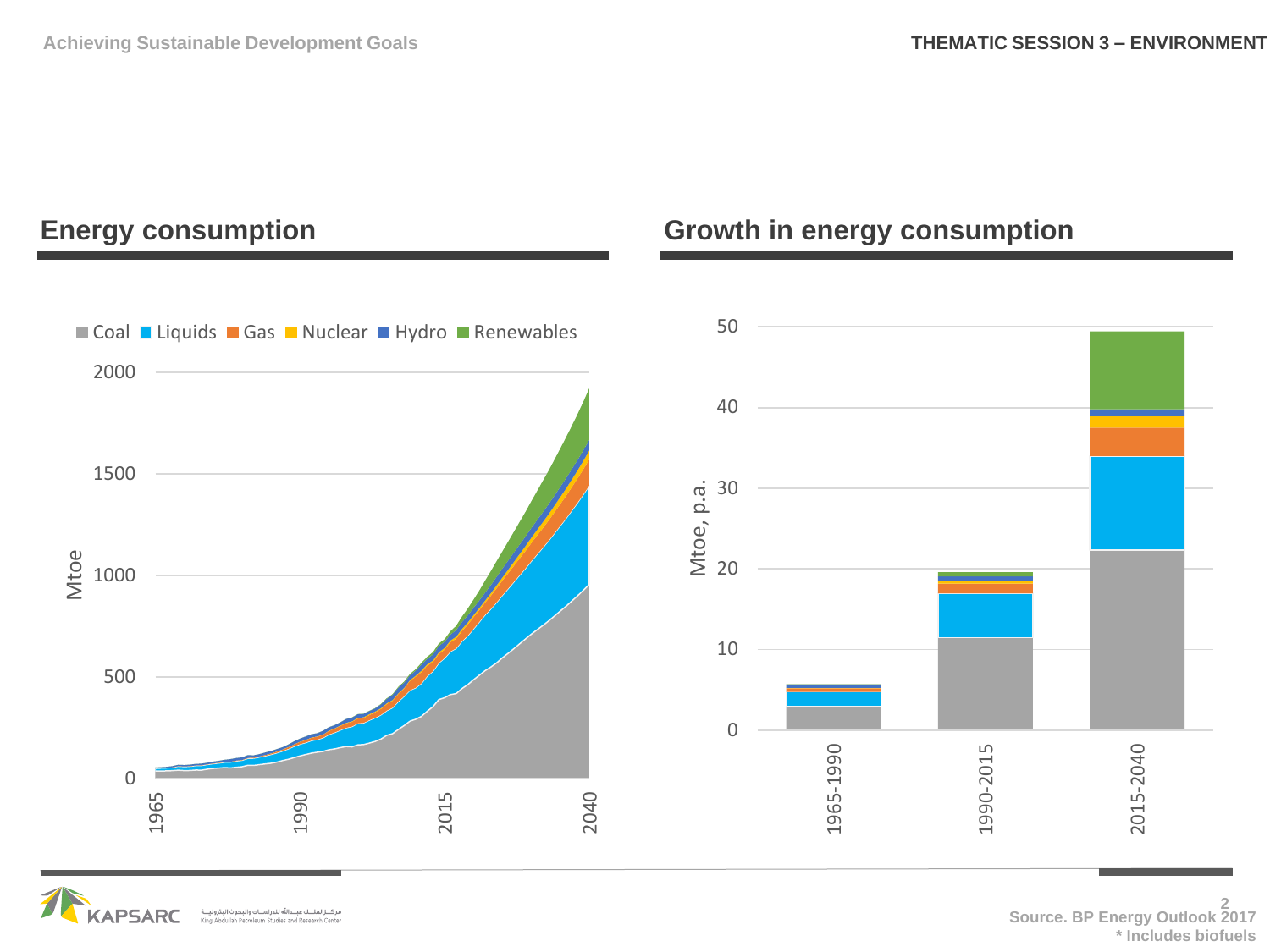

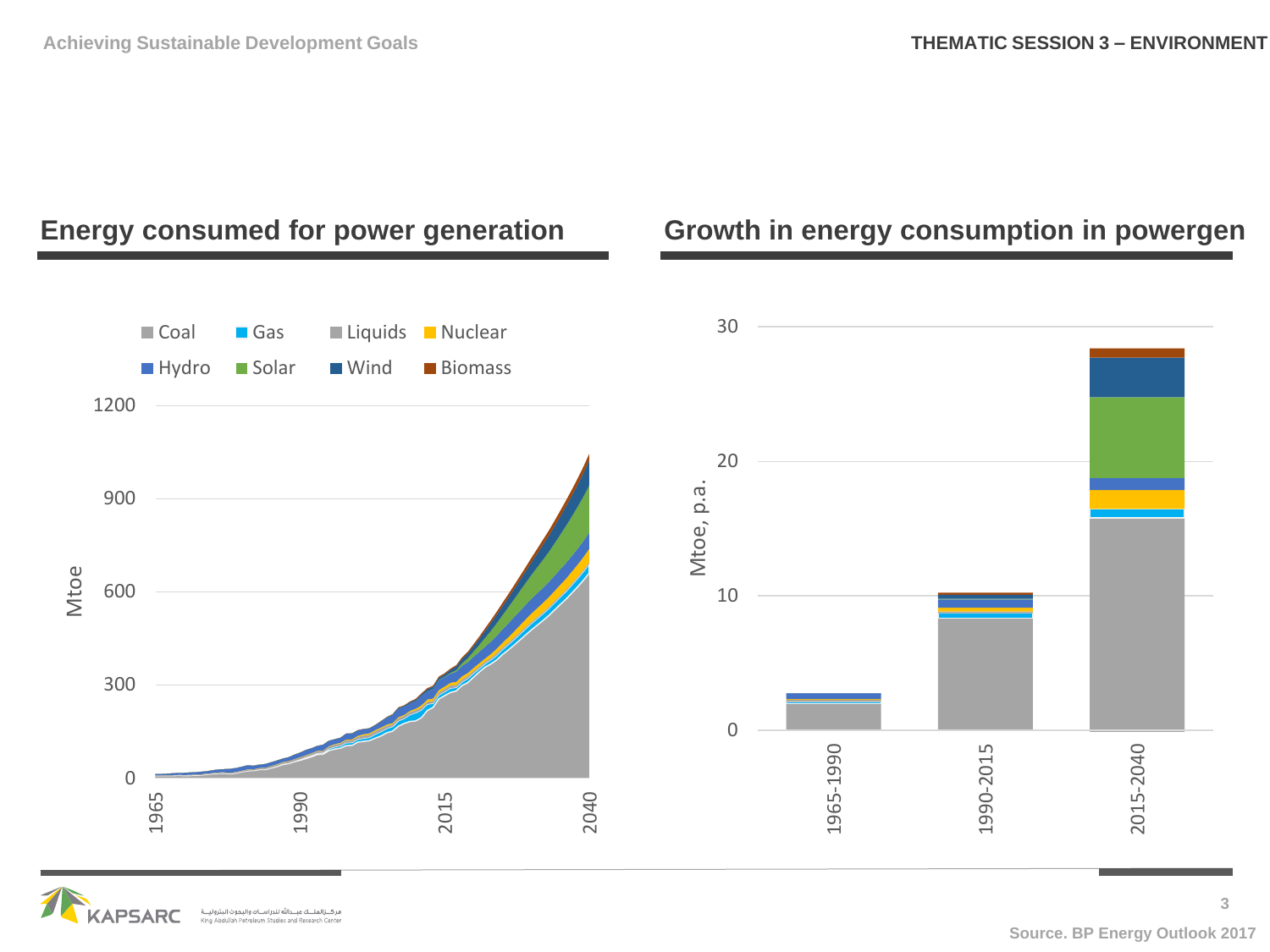



**4 Source. BP Energy Outlook 2017 \* Electricity use is included with each sector**

### **Energy consumption Growth in energy consumption**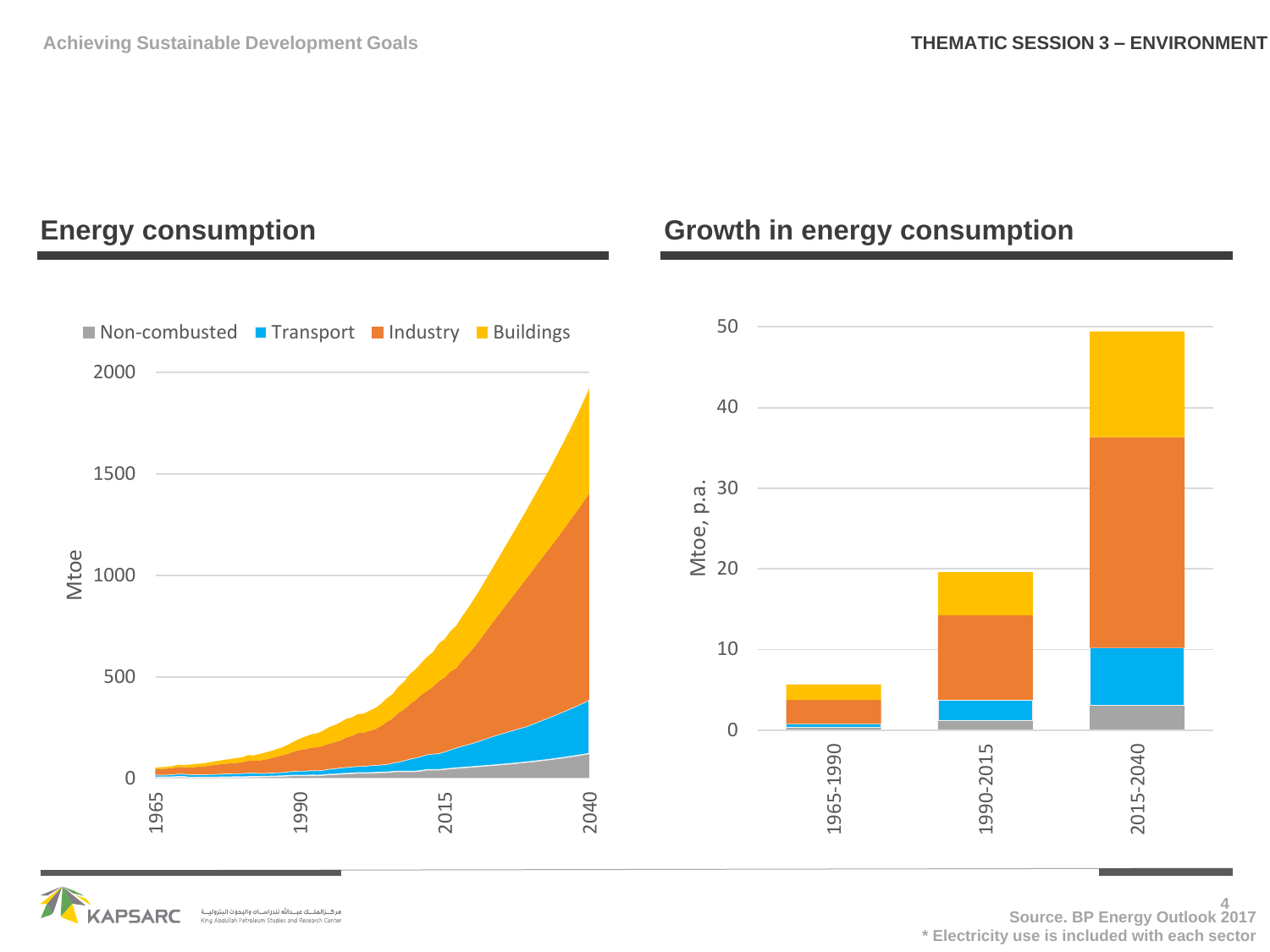### **Energy with respect to GDP**

### 1.4 1.2 Mtoe/GDP Billions (PPP) Mtoe/GDP Billions (PPP) Mtoe per capita Mtoe per capita 0.8 0.6 0.4 0.2



### **Energy with respect to population**

**5 Source. BP Energy Outlook 2017 \* Electricity use is included with each sector**